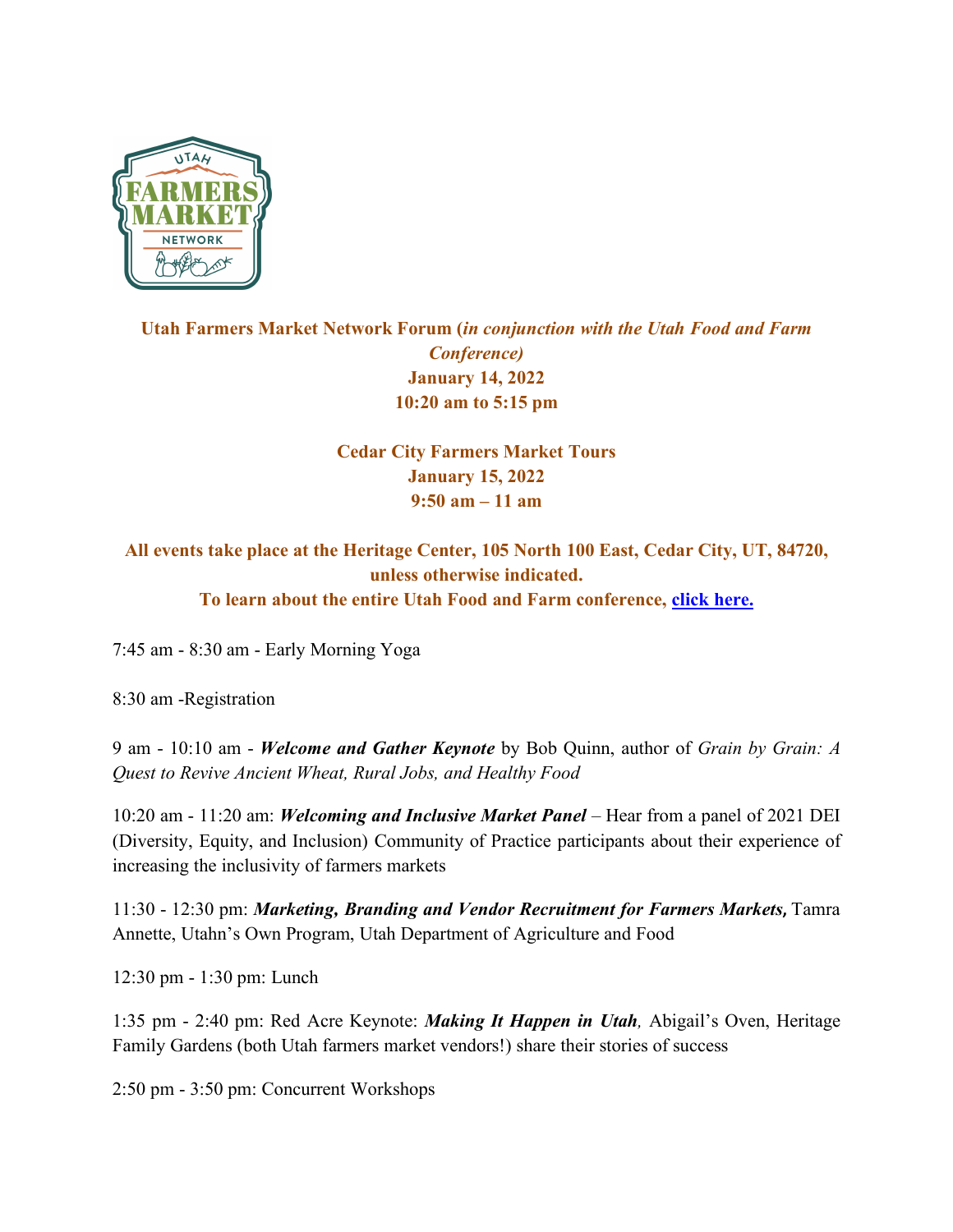- *1. Supporting your market's SNAP program with Double Up Food Bucks and Create Better Health –* Hannah Martin, Utah Dept. of Health and Create Better Health, Utah State University – Both the Double Up Food Bucks Program and USU's Create Better Health program can greatly support farmers markets that accept SNAP. Even if your market doesn't take SNAP yet, you can learn about these programs that can greatly benefit your SNAP program and your market.
- 2. *Utilizing Utah State Laws to Build and Grow your Market,* Symbria Patterson, Red Acre Farm, Marc Roberts, former Utah State legislator – There are many laws in place that food-based market vendors can benefit from and in turn, be more likely to participate at your market. This session will be especially relevant and useful for small and beginning farmers markets.
- 3. *Deep Dive into DEI,* Jaclyn Pace, Utah State University If you liked the Welcoming and Inclusive Market panel, join the deep dive to learn more about DEI concepts and how they might apply to your market. This is also a chance to ask other questions that didn't get answered during the panel presentation.
- 4. *Market Succession: Is your market ready for the next big leadership transition?* (tentative) Over 40% of Utah's farmers markets have changed market managers over the past 3 years. Have you thought about a succession plan for your market? This is a peer-to-peer discussion to uncover the gaps in succession planning and to brainstorm what steps can be taken to ensure a seamless transition from manager to manager.

3:55 pm - 4:55 pm: *Strengthening the Utah Farmers Market Network Roundtable Discussions* – Lend your voice in a series of discussions on moving the Utah Farmers Market Network forward in 2022.

4:55 pm - 5:15 pm: Closing, last-minute networking, fill out surveys

8:00 am - Statewide Farmers Market opens at Utah Food and Farm Conference [at Cedar City Festival Hall and the Heritage Center Theater Lobby - 105 North 100 East, Cedar City, UT, 84720]. We suggest you peruse the market offerings, enjoy a breakfast from a farmers market vendor!

9:40 am - Meet near the doors at the entrance of the statewide farmers market

9:50 am - Walk/Carpool over to the Festival City Farmers Market, (at 45 W Center St., the Festival City Farmers Market starts at 10 am.)

10:am - 10:15 am - Brief introduction and tour by Christy Johnson, Festival City Farmers Market manager